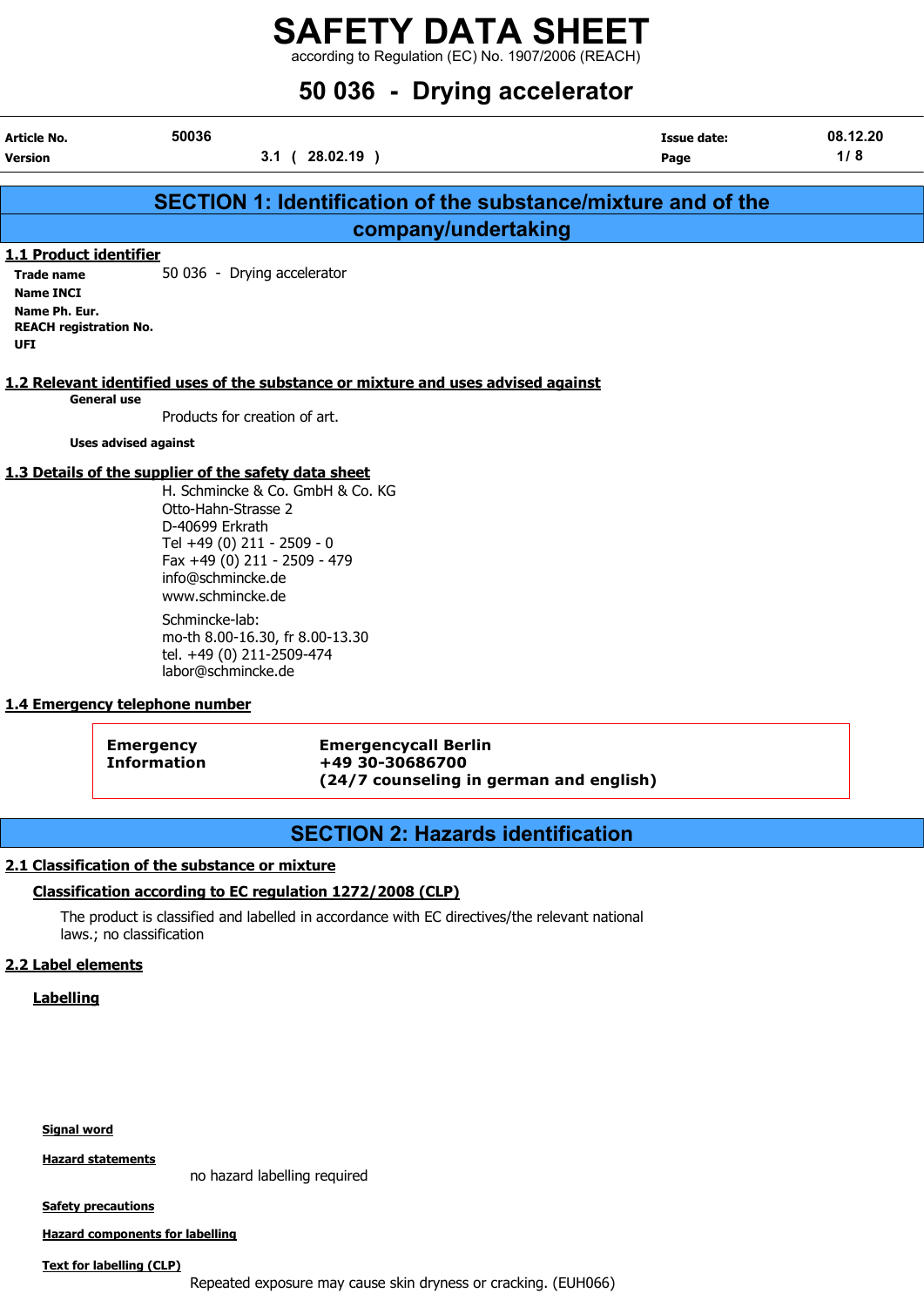according to Regulation (EC) No. 1907/2006 (REACH)

# 50 036 - Drying accelerator

| <b>Article No.</b> | 50036 |                 | Issue date: | 08.12.20 |
|--------------------|-------|-----------------|-------------|----------|
| Version            |       | 28.02.19<br>3.1 | Page        | 2/8      |

#### 2.3 Other hazards

SECTION 3: Composition / information on ingredients

#### 3.1 Substances

- Chemical characterisation
	- aldehyde resin White spirit Stand oil siccative CAS-Number EINECS / ELINCS / NLP EU index number Customs tariff number REACH registration No. RTECS-no. Hazchem-Code CI-Number

#### 3.2 Mixtures

Substance 1

naphta (petroleum), hydrotreated heavy: 25 - 30 % CAS: 64742-48-9 REACH: 01-2119457273-39-xxxx Asp. Tox. 1; H304 / -; EUH066

#### Additional information

### SECTION 4: First aid measures

#### 4.1 Description of first aid measures

#### General information

If you feel unwell, seek medical advice (show the label where possible).

In case of inhalation

Provide fresh air. Seek medical attention if problems persist.

#### In case of skin contact

Remove residues with soap and water. In case of skin irritation, consult a physician.

#### After eye contact

If product gets into the eye, keep eyelid open and rinse immediately with large quantities of water, for at least 10 - 15 minutes. Seek medical attention if irritation persists.

#### After swallowing

Rinse mouth with water. Do NOT induce vomiting. Immediately get medical attention.

## 4.2 Most important symptoms and effects, both acute and delayed

## 4.3 Indication of any immediate medical attention and special treatment needed

Caution if victim vomits: Risk of aspiration!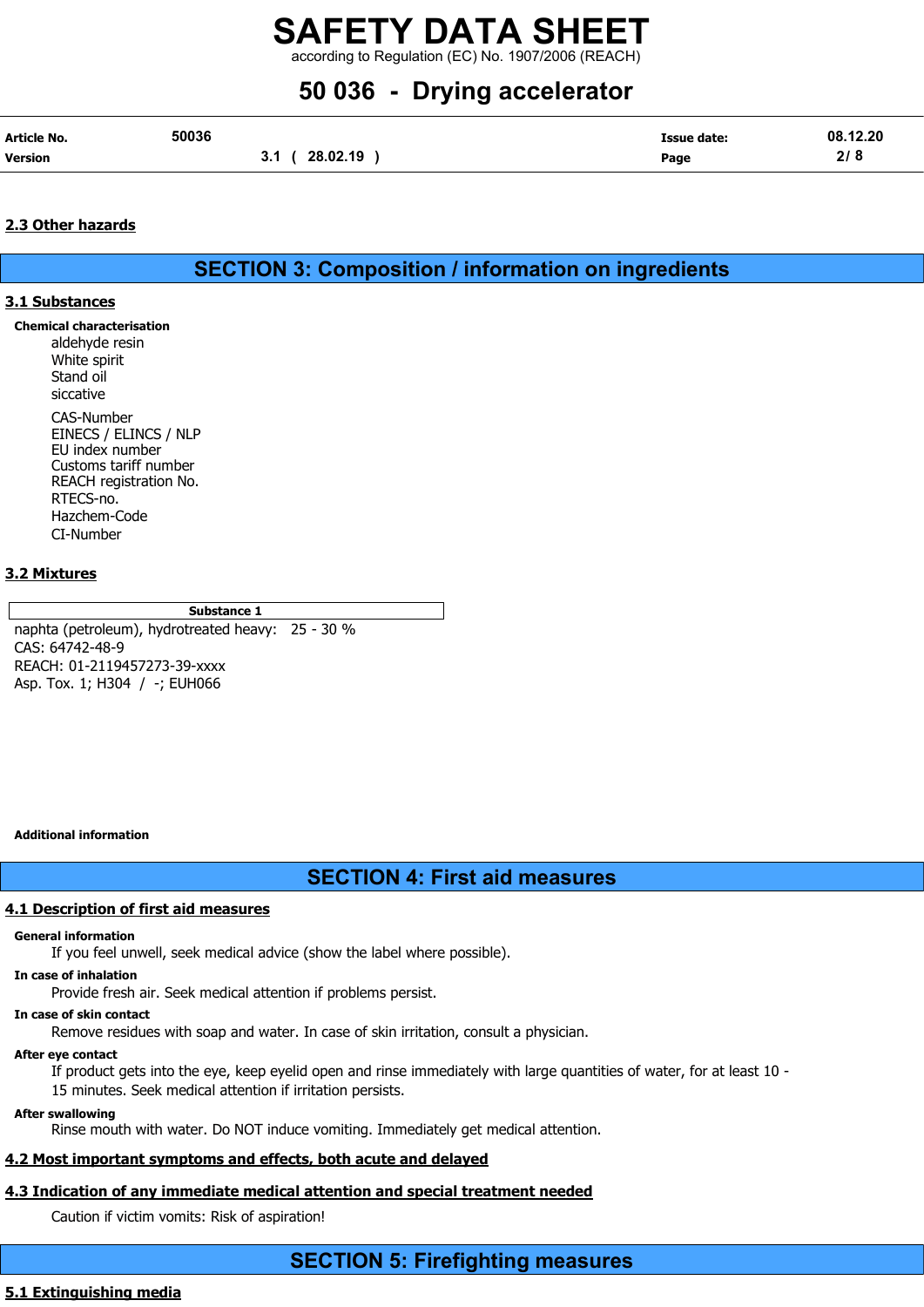according to Regulation (EC) No. 1907/2006 (REACH)

# 50 036 - Drying accelerator

| Article No. | 50036 |                  | <b>Issue date:</b> | 08.12.20 |
|-------------|-------|------------------|--------------------|----------|
| Version     |       | 28.02.19<br>v. I | Page               | 3/8      |

#### Suitable extinguishing media

Co-ordinate fire-fighting measures to the fire surroundings.

Extinguishing media which must not be used for safety reasons strong water jet

#### 5.2 Special hazards arising from the substance or mixture

In case of fire may be liberated: Carbon monoxide and carbon dioxide

#### 5.3 Advice for firefighters

Special protective equipment for firefighters

Use appropriate respiratory protection.

#### Additional information

### SECTION 6: Accidental release measures

#### 6.1 Personal precautions, protective equipment and emergency procedures

Avoid contact with skin, eyes, and clothing.

#### 6.2 environmental precautions

Discharge into the environment must be avoided.

#### 6.3 Methods and material for containment and cleaning up

Methods for cleaning up

Collect spilled material using paper towels and dispose.

#### Additional information

#### 6.4 Reference to other sections

Dispose of waste according to applicable legislation.

SECTION 7: Handling and storage

#### 7.1 Precautions for safe handling

#### Advices on safe handling

Handle in accordance with good industrial hygiene and safety practice.

Precautions against fire and explosion

No special measures are required.

#### 7.2 Conditions for safe storage, including any incompatibilities

#### Requirements for storerooms and containers

#### Hints on joint storage Storage class

Further details

Protect from frost and exposure to sun.

### 7.3 Specific end use(s)

## SECTION 8: Exposure controls/personal protection

#### 8.1 Control parameters

64742-48-9 naphta (petroleum), hydrotreated heavy

#### 8.2 Exposure controls

#### Occupational exposure controls

#### Respiratory protection

With correct and proper use, and under normal conditions, breathing protection is not required. Respiratory protection must be worn whenever the WEL levels have been exceeded. Combination filtering device (EN 14387) Use filter type A (= against vapours of organic substances)

#### Hand protection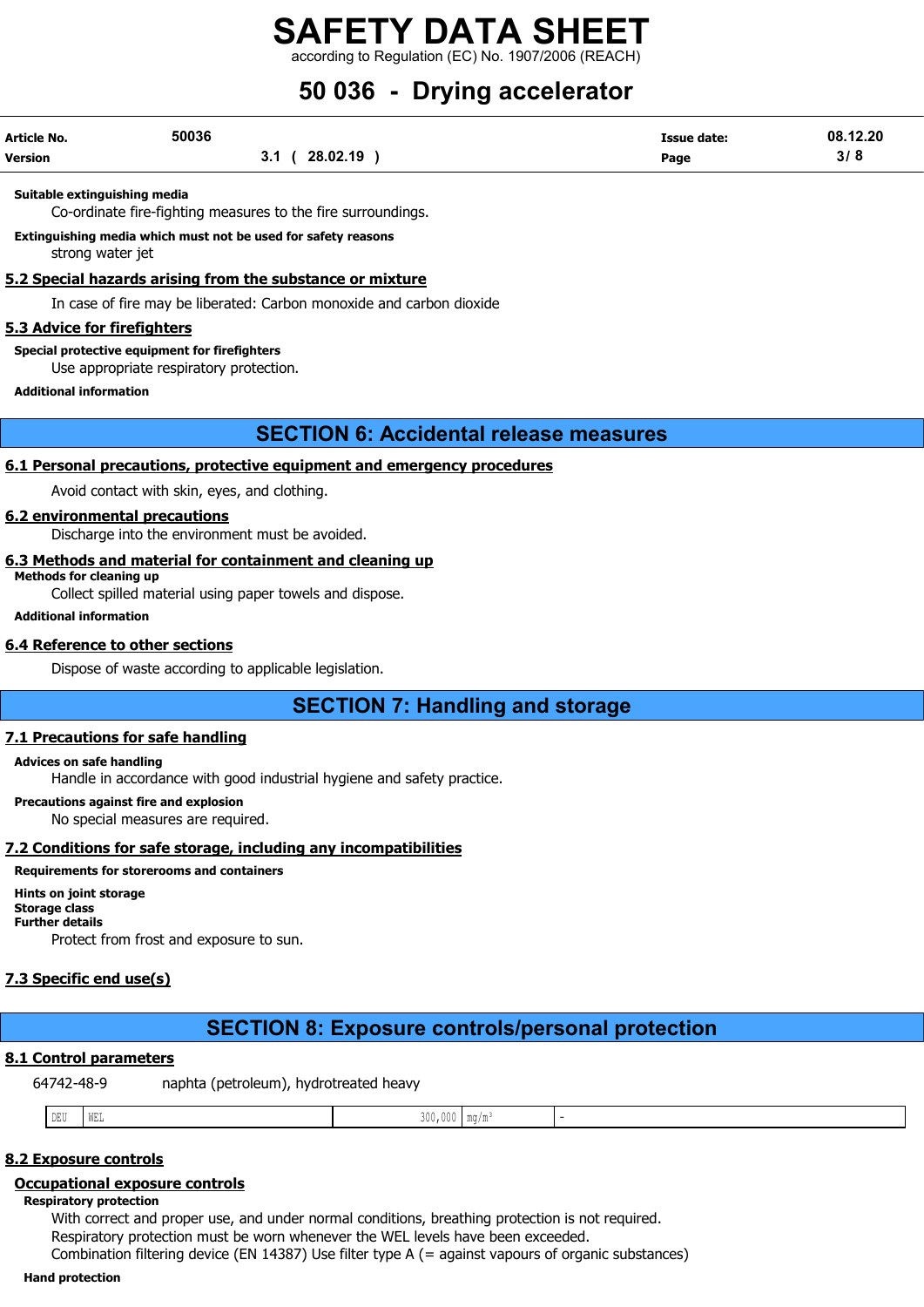according to Regulation (EC) No. 1907/2006 (REACH)

# 50 036 - Drying accelerator

| Article No.<br>Version                                                                                                                                                                                                                                                                                                  | 50036<br>3.1 <sup>1</sup>                                                                                                                                                                                                                                                                               | 28.02.19 ) |             | <b>Issue date:</b><br>Page                                                                                                                                                                                                                                                                                                                                                   | 08.12.20<br>4/8 |
|-------------------------------------------------------------------------------------------------------------------------------------------------------------------------------------------------------------------------------------------------------------------------------------------------------------------------|---------------------------------------------------------------------------------------------------------------------------------------------------------------------------------------------------------------------------------------------------------------------------------------------------------|------------|-------------|------------------------------------------------------------------------------------------------------------------------------------------------------------------------------------------------------------------------------------------------------------------------------------------------------------------------------------------------------------------------------|-----------------|
|                                                                                                                                                                                                                                                                                                                         | Qualified materials: Nitrile rubber<br>Layer thickness $> 0.35$ mm<br>Breakthrough time < 30 min<br>Ultranitril 492 - MAPA GmbH, Industriestraße 21- 25, D-27404 Zeven, Internet: www.mapa-pro.de<br>knowledge and describes the security standards applicable to our product for the purpose provided. |            |             | All information was derived in accordance with EU directive 89/686/EWG and the resultant EN 374 in cooperation with MAPA<br>GmbH. This recommendation applies exclusively to the product and use named in Section 1. In the event of commingling or<br>deviating conditions, contact the suppliers of CE-approved gloves. This information is abased on our current state of |                 |
| <b>Eye protection</b><br>Goggles                                                                                                                                                                                                                                                                                        |                                                                                                                                                                                                                                                                                                         |            |             |                                                                                                                                                                                                                                                                                                                                                                              |                 |
| <b>Body protection</b>                                                                                                                                                                                                                                                                                                  | Wear suitable protective clothing. Wash contaminated clothing prior to re-use.                                                                                                                                                                                                                          |            |             |                                                                                                                                                                                                                                                                                                                                                                              |                 |
|                                                                                                                                                                                                                                                                                                                         | General protection and hygiene measures                                                                                                                                                                                                                                                                 |            |             | Handle in accordance with good industrial hygiene and safety practice. Wash hands thoroughly after handling.                                                                                                                                                                                                                                                                 |                 |
|                                                                                                                                                                                                                                                                                                                         |                                                                                                                                                                                                                                                                                                         |            |             | <b>SECTION 9: Physical and chemical properties</b>                                                                                                                                                                                                                                                                                                                           |                 |
| Form<br>Colour<br><b>Odour</b>                                                                                                                                                                                                                                                                                          | 9.1 information on basic physical and chemical properties<br>pasty<br>yellowish, opaque<br>weak like white spirit                                                                                                                                                                                       |            |             |                                                                                                                                                                                                                                                                                                                                                                              |                 |
| <b>Initial boiling point and</b><br>boiling range<br><b>Melting point/freezing point</b><br>Flash point/flash point range<br><b>Flammability</b><br><b>Ignition temperature</b><br><b>Auto-ignition temperature</b><br><b>Explosion limits</b><br><b>Refraction index</b><br>PH<br><b>Viscosity</b><br><b>Viscosity</b> |                                                                                                                                                                                                                                                                                                         | min        | max         |                                                                                                                                                                                                                                                                                                                                                                              |                 |
| Vapour pressure<br><b>Density</b>                                                                                                                                                                                                                                                                                       | Partition coefficient: n-octanol/water                                                                                                                                                                                                                                                                  |            | $1,26$ g/ml | 20 °C                                                                                                                                                                                                                                                                                                                                                                        |                 |
| <b>Danger of explosion</b><br>9.2 Other information                                                                                                                                                                                                                                                                     |                                                                                                                                                                                                                                                                                                         |            |             |                                                                                                                                                                                                                                                                                                                                                                              |                 |

## SECTION 10: Stability and reactivity

#### 10.1 Reactivity

Product is stable under normal storage conditions.

#### 10.2 Chemical stability

#### 10.3 Possibility of hazardous reactions

10.4 Conditions to avoid

Protect from frost and exposure to sun.

#### 10.5 Incompatible materials

strong oxidizing agents

### 10.6 Hazardous decomposition products

Hazardous vapours may form during fires.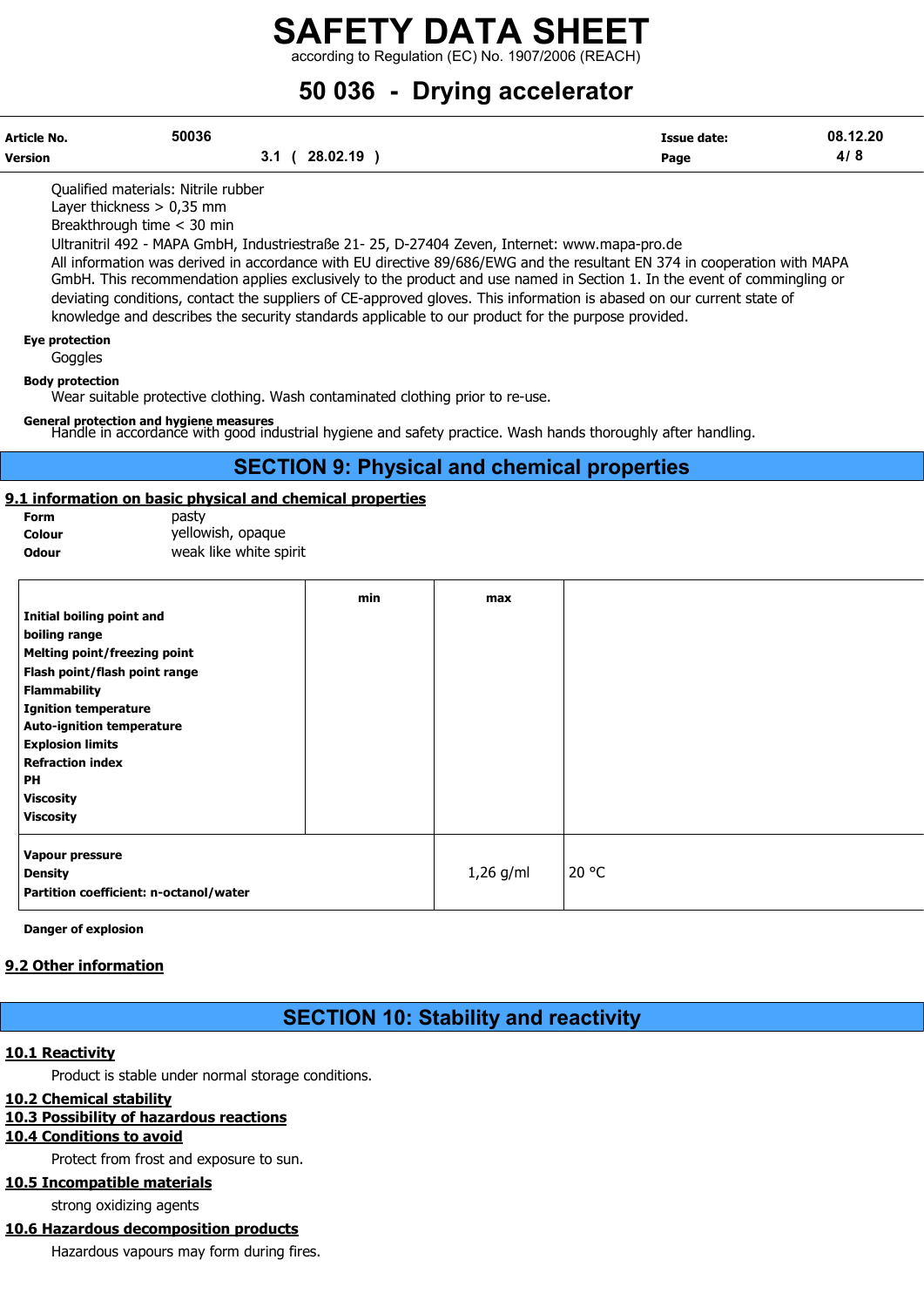## SAFETY DATA SHEET according to Regulation (EC) No. 1907/2006 (REACH)

# 50 036 - Drying accelerator

| Article No. | 50036 | Issue date: | .12.20<br>08. |
|-------------|-------|-------------|---------------|

Version 3.1 ( 28.02.19 ) Page 5/ 8

## SECTION 11: Toxicological information

#### 11.1 Information on toxicological effects

Toxicological tests

64742-48-9 naphta (petroleum), hydrotreated heavy

| oral   | T R G<br>ມມ⊍∨<br>$\sim$ $\sim$ | $n_{\rm A}$<br>nai | 2000,00000 | mg/kg |  |
|--------|--------------------------------|--------------------|------------|-------|--|
| dermal | T R A<br>ມມ⊽ບ                  | Rabbit             | 2000,00000 | ma/ka |  |

Acute toxicity

No data available

In case of inhalation

No data available

After swallowing

No data available

In case of skin contact

No data available

After eye contact

No data available

#### Practical experience

#### General remarks

## SECTION 12: Ecological information

#### 12.1 Toxicity

#### Ecotoxicological effects

64742-48-9 naphta (petroleum), hydrotreated heavy

| $T \cap E$<br>コワクカ | $+1$ ch<br>---      | 1000,00000 | m rr<br>111 J L |  |
|--------------------|---------------------|------------|-----------------|--|
| PQER<br>コレマリ       | $\sqrt{2}$<br>uthac | 1000,00000 | ∾∼<br>11147L    |  |

#### Aquatic toxicity

No data available Water Hazard Class 2 WGK catalog number General information

#### 12.2 Persistence and degradability

Further details Product is partially biodegradable. Oxygen demand

#### 12.3 Bioaccumulative potential

Bioconcentration factor (BCF) Partition coefficient: n-octanol/water

#### 12.4 Mobility in soil

No data available

#### 12.5 Results of PBT and vPvB assessment

No data available

#### 12.6 Other adverse effects

General information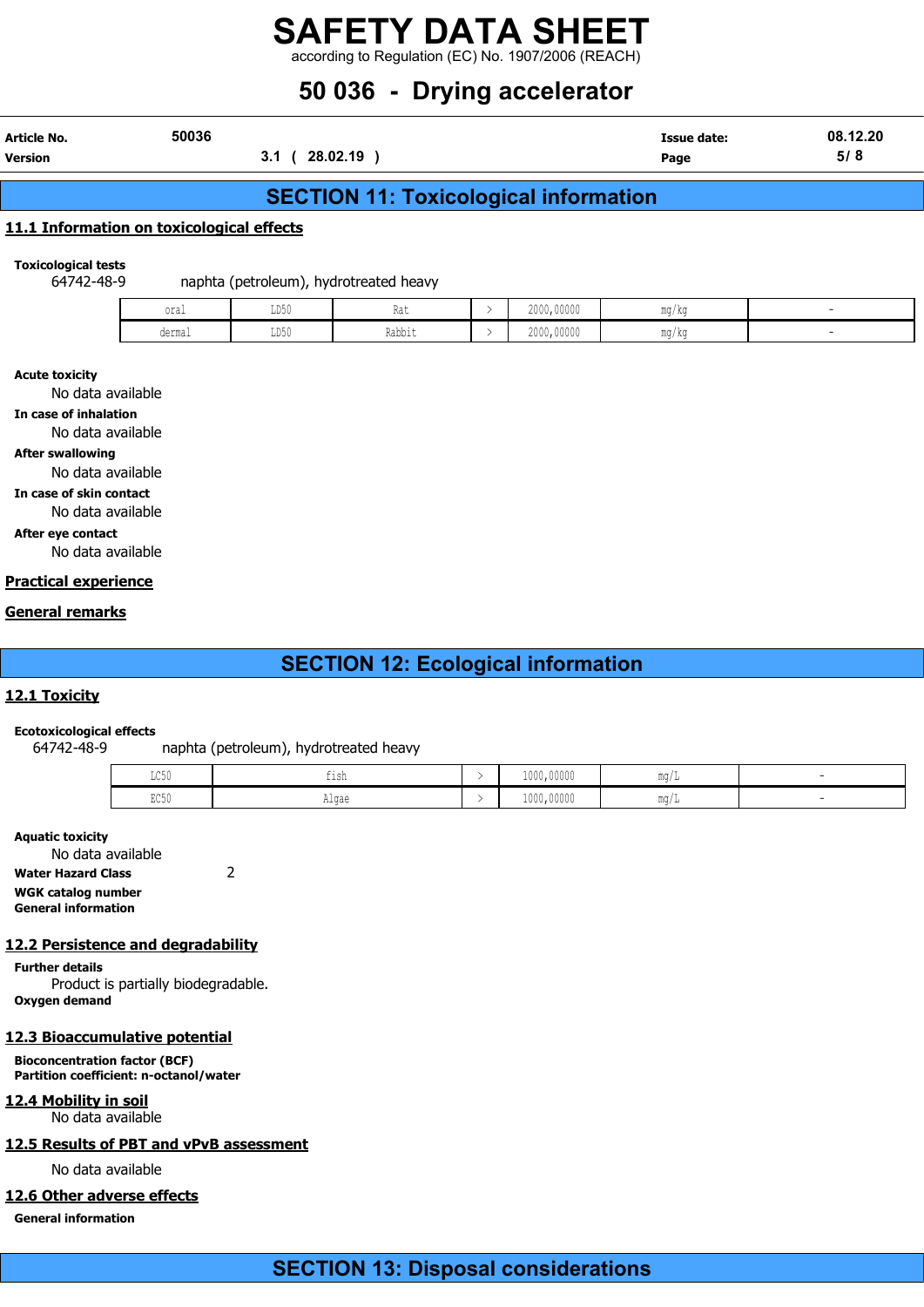according to Regulation (EC) No. 1907/2006 (REACH)

# 50 036 - Drying accelerator

| Article No. | 50036 |                        | Issue date: | 08.12.20 |
|-------------|-------|------------------------|-------------|----------|
| Version     |       | 28.02.19<br>21<br>v. 1 | Page        | 6/8      |

#### 13.1 Waste treatment methods

#### **Product**

Waste key number

080111 080111\* waste paint and varnish containing organic solvents or other dangerous substances Recommendation

#### Contaminated packaging

Waste key number Recommendation

Non-contaminated packages may be recycled. Handle contaminated packages in the same way as the substance itself.

#### Additional information

SECTION 14: Transport information

#### 14.1 UN number

#### 14.2 UN proper shipping name

ADR, ADN No dangerous good in sense of these transport regulations. IMDG, IATA

#### 14.3 Transport hazard class(es)

ADR, ADN IMDG IATA

#### 14.4 Packing group

#### 14.5 Environmental hazards

Marine Pollutant - IMDG Marine Pollutant - ADN

#### 14.6 Special precautions for user

#### Land transport (ADR/RID)

Code: ADR/RID Kemmler-number Hazard label ADR Limited quantities Contaminated packaging: Instructions Contaminated packaging: Special provisions Special provisions for packing together Portable tanks: Instructions Portable tanks: Special provisions Tank coding Tunnel restriction Remarks EQ Special provisions

#### Sea transport (IMDG)

EmS Special provisions Limited quantities Contaminated packaging: Instructions Contaminated packaging: Special provisions IBC: Instructions IBC: Provisions Tank instructions IMO Tank instructions UN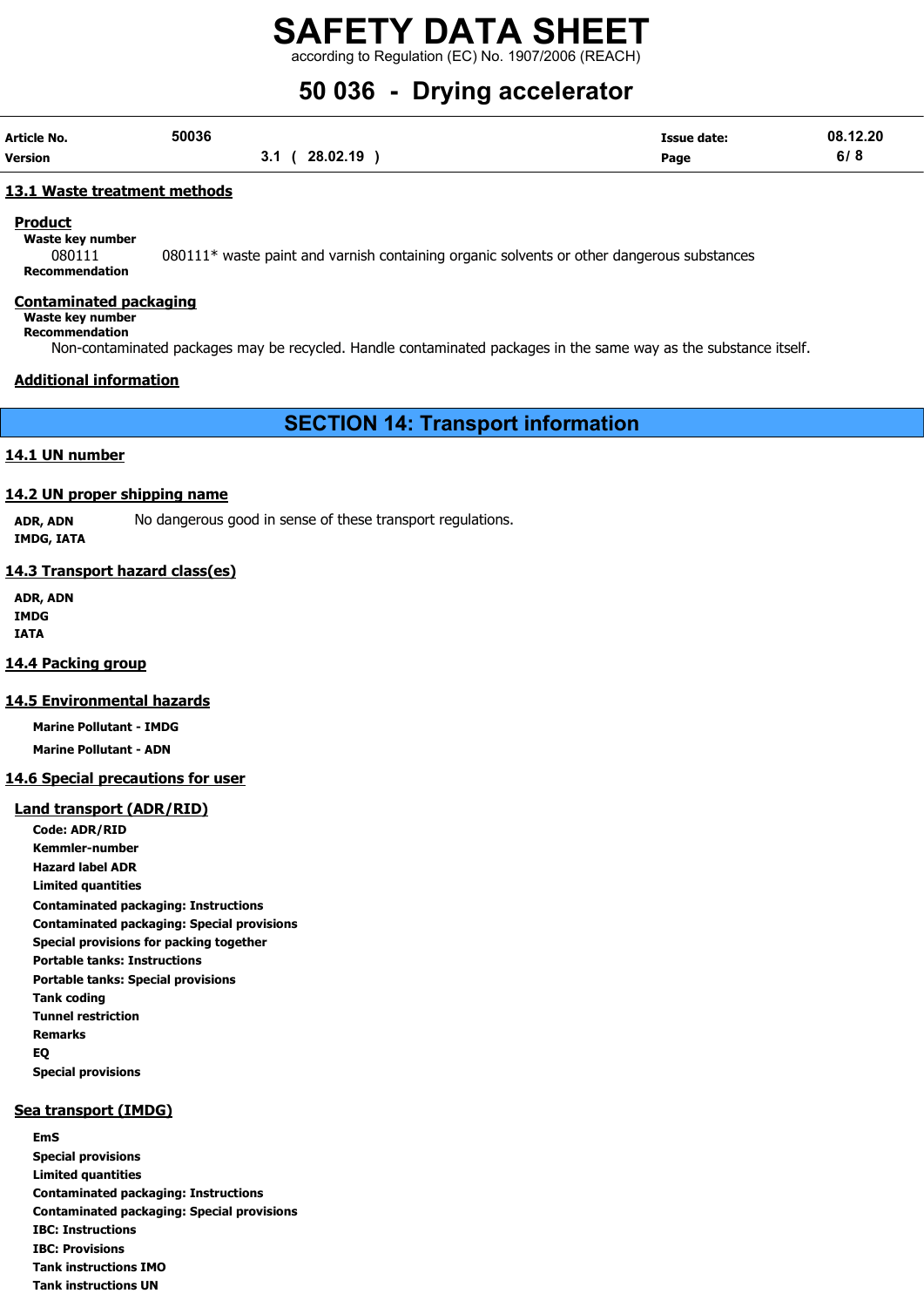according to Regulation (EC) No. 1907/2006 (REACH)

# 50 036 - Drying accelerator

| Article No.    | 50036 |          | <b>Issue date:</b> | 08.12.20 |
|----------------|-------|----------|--------------------|----------|
| <b>Version</b> |       | 28.02.19 | Page               | 71 C     |

Tank instructions Special provisions Stowage and segregation Properties and observations Remarks EQ

#### Air transport (IATA-DGR)

| Hazard                      |
|-----------------------------|
| Passenger                   |
| Passenger LQ                |
| Cargo                       |
| ERG                         |
| <b>Remarks</b>              |
| EQ                          |
| <b>Special Provisioning</b> |

#### 14.7 Transport in bulk according to Annex II of MARPOL 73/78 and the IBC Code

No data available

### SECTION 15: Regulatory information

#### 15.1 Safety, health and environmental regulations/legislation specific for the substance or mixture

#### National regulations

#### Europe

Contents of VOC [%] Contents of VOC [g/L] Further regulations, limitations and legal requirements

#### **Germany**

Storage class Water Hazard Class 2 WGK catalog number Incident regulation Information on working limitations Further regulations, limitations and legal requirements

#### **Denmark**

Further regulations, limitations and legal requirements

#### **Hungary**

Further regulations, limitations and legal requirements

#### Great Britain

Further regulations, limitations and legal requirements

#### Switzerland

Contents of VOC [%]  $\sim$  31 % Further regulations, limitations and legal requirements

#### USA

Further regulations, limitations and legal requirements Federal Regulations State Regulations